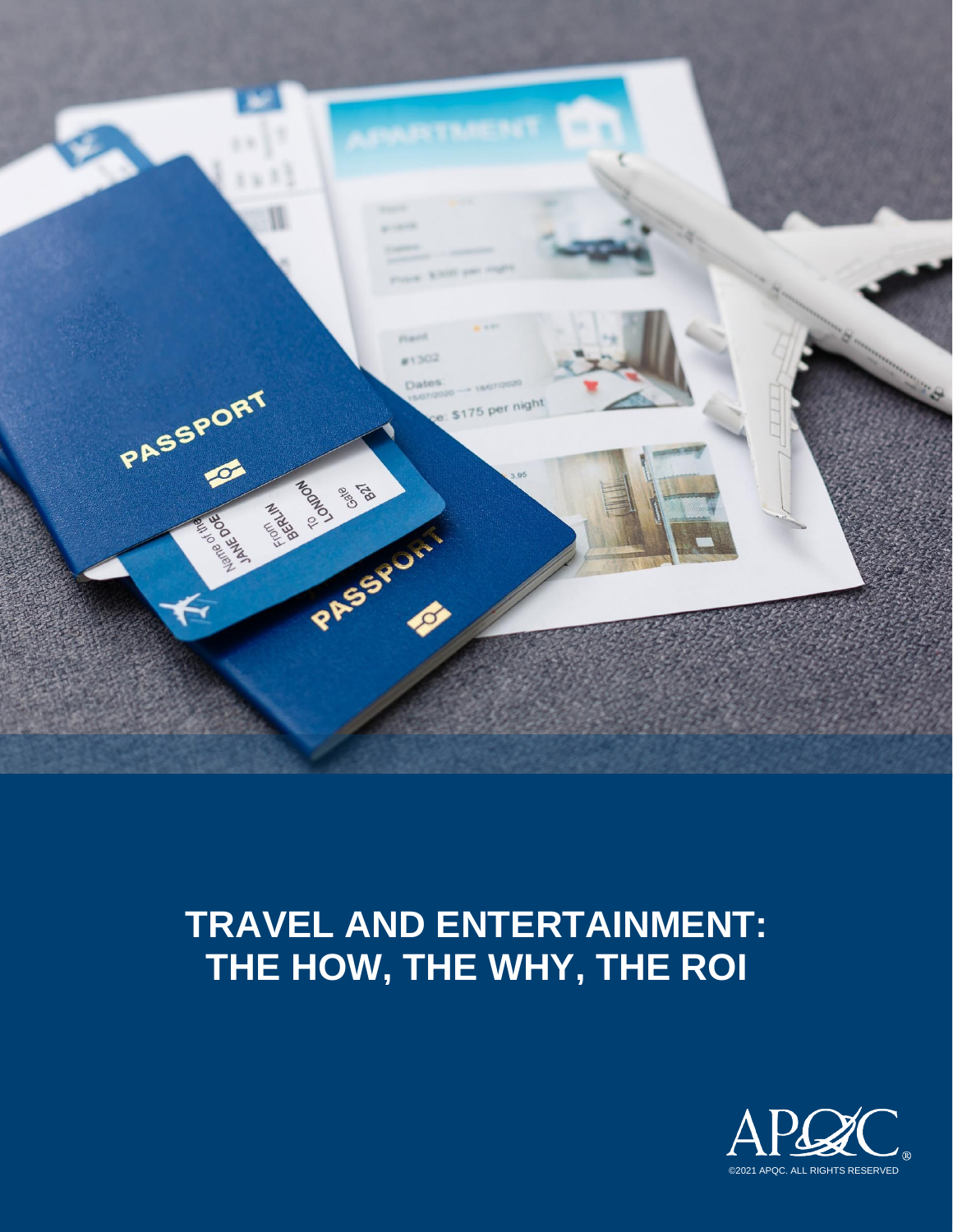In the Spring through Summer of 2021, APQC partnered with Ernie Humphrey, CTP (CEO, Treasury Webinars) to carry out the [T&E: The How, the Why, the ROI](https://www.apqc.org/resource-library/resource-listing/te-how-why-roi-survey-report) survey. The purpose of the survey was to understand best practices and new developments for travel and entertainment (T&E) in the next normal, especially since the beginning of COVID-19. The survey had 233 valid respondents who are predominantly T&E process owners or involved in the T&E process in their organizations. Respondents represent a broad range of industries, including financial services/banking, industrial products, services, healthcare, and more (Figure 1). In terms of organizational size, 45 percent of respondents reported over a billion dollars in annual revenues, and 65 percent reported having more than a thousand employees.

#### **Top Participating Industries**



Other industries also included: Government/Military, Utility, Non-Profit, Pharmaceutical, Telecom, Automotive, Agriculture, Aerospace, Insurance, Rental, Waste Management/Environmental

Figure 1

This whitepaper summarizes the survey's key findings in areas including:

- » the ROI of T&E spend;
- » the impact of COVID on T&E spend and management;
- » the 'what' and the 'how' of T&E expense management;
- » strategies for controlling T&E spend; and
- » T&E technology and leading practices.

With business travel beginning to resume and the addition of new T&E spend categories, there's never been a better time to invest in optimizing the T&E process. The findings, leading practices, examples, and guidance in this white paper will be relevant regardless of your organization's T&E maturity.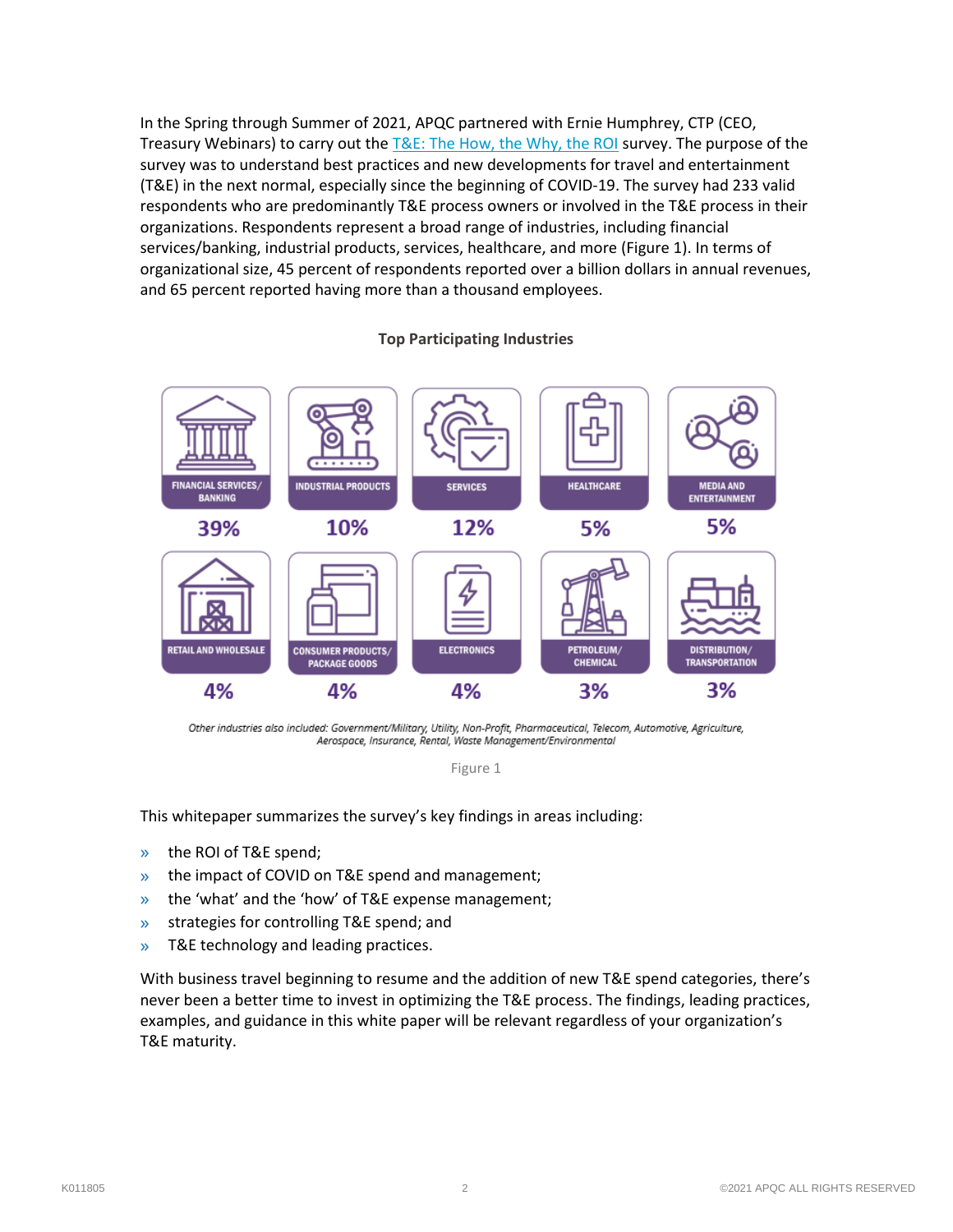## **T&E Expense Management: The Why and the ROI**

Nearly a fifth of organizations (18 percent) do not measure the ROI of T&E spend in any way. These organizations do themselves a disservice. Tracking the ROI of T&E spend gives organizations deeper insight—not only into what is spent, but also how effective spending is and where it might make sense to bolster investments. Along with findings related to the ROI of T&E spend, this section provides details about common cost categories and how organizations seek to measure the ROI of T&E.

#### **MEASURING THE ROI OF T&E SPEND**

Fewer than half of respondents (43 percent) report that they quantitatively measure the ROI of T&E spend, while another 39 percent assess ROI qualitatively. For respondents who do not track the ROI of T&E spend in any way, the top reasons why were the fact that the organization sees no value in doing so (55 percent of respondents) and that they do not have the data to track the ROI of T&E spend (32 percent).



**Does your company attempt to measure the quantitative ROI for your T&E spend?**



Humphrey noted a connection between the size of an organization and the likelihood of tracking the quantitative ROI of T&E spend: "The percentage of respondents that track quantitative ROI aligns almost exactly with larger organizations" (i.e., the 45 percent of respondents with over \$1 billion in annual revenue). While these organizations are more likely to track the quantitative ROI of T&E spend, Humphrey recommends organizations of all sizes do so in order to benchmark against other organizations and track trends over time.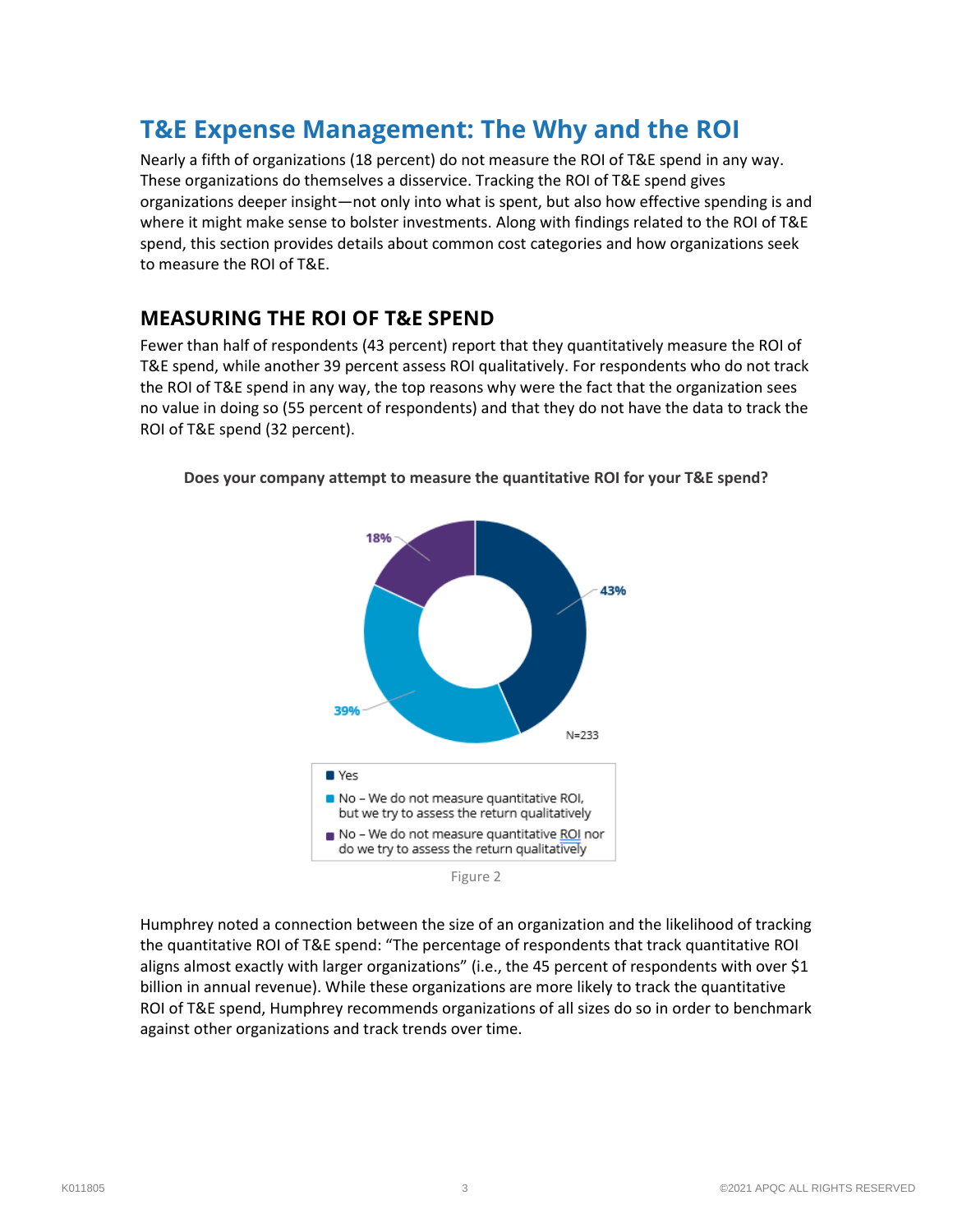### **ROI CATEGORIES AND BUSINESS CASE REQUIREMENTS**

For organizations that do quantitatively track the ROI of T&E spend, more than half (60 percent) measure the ROI of conferences or trade shows, and about two out of five track customer meetings and college tuition or other professional development activities (Figure 3).



#### **Categories for Which ROI is Tracked**



#### **Business Case Requirements**

Many organizations are getting more conservative when it comes to T&E spend. Almost twothirds of respondents (65 percent) report that their organizations require employees to provide a formal business case in advance for T&E above a certain dollar threshold. Humphrey said this is more likely to be the case in larger organizations: "If you're at a company with over a thousand employees or over a billion dollars in revenue, you'd better be ready to make the business case for travel."

### **ESTIMATED ROI OF T&E SPEND**

Almost all survey respondents that quantitatively measure the ROI of T&E spend report a positive return in each spend category shown in Figure 4. Respondents report the highest ROI from their spending on incentives, followed by customer meetings and college tuition or other professional development activities. Humphrey said these findings were encouraging—and surprising. "Going into the study I would have expected that the data would show that we should be spending less. A lot of research and webinars on T&E urge us to mitigate spend, but this data suggests we should be spending more." So long as it is consistent with an organization's strategy and goals, T&E spend in these categories is a good investment.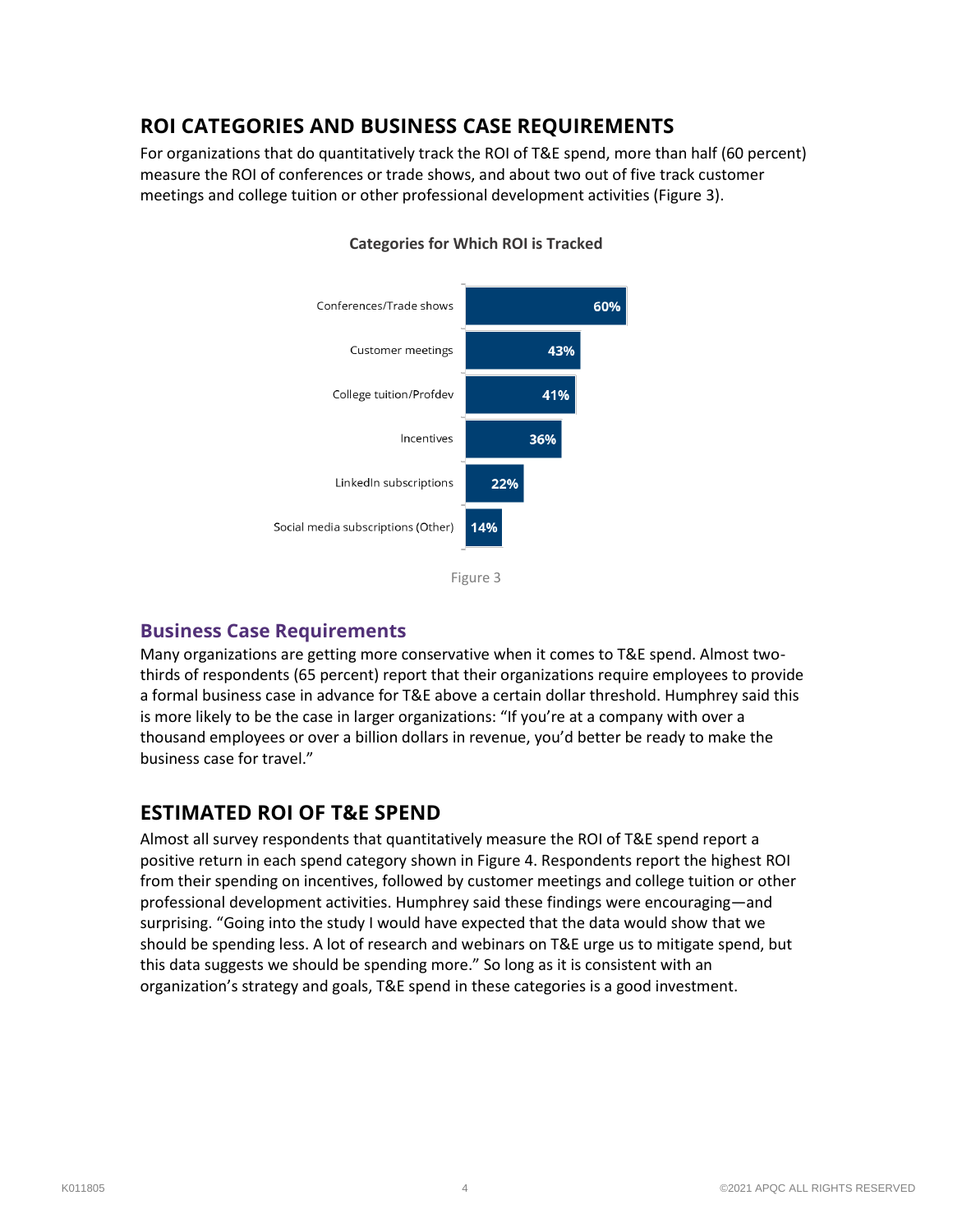

**What is the estimated ROI for every \$1 spent in the following categories your company tracks?**

## **The Impact of COVID on T&E Spend and Management**

COVID-19 had a significant impact on traditional T&E expenses like airfare, hotels, and car rentals. While organizations continue to track spend in these areas, many have also added new spend categories that reflect a shift to remote work (for example, collaborative software subscriptions and virtual conferences).

### **ANTICIPATED T&E BUDGET AND BUSINESS TRAVEL**

Recognizing that COVID-19 brought most nonessential business travel to a standstill in 2020, APQC asked respondents when they anticipate that their organization's T&E budget would return to pre-pandemic levels. More than half of survey respondents (61 percent) reported that they do not expect this to happen until 2022, and 27 percent say that it will take two to three years or longer if it happens at all.

Many employees aren't quite ready for travel either: Relatively few respondents (15 percent) say employees would be comfortable traveling by air for a business trip currently. However, more than 75 percent say they anticipate that employees will be comfortable with travel again by the end of 2021. "This is something you're going to have to be thinking about," Humphrey said. "You have to have the resources available to let people know what's happening in real time, whether you follow guidance from the CDC, states, or local governments." This real-time information can help employees feel better prepared for travel.

#### **Revision of T&E Policy**

APQC also asked respondents to identify changes to T&E policy that would help travelers feel more comfortable with business travel. It makes sense to see that the top responses include more flexible booking rules; new health, safety, and wellness procedures for employees; and new cleanliness and safety procedures from travel suppliers. Relatively few respondents feel that no change to the policy is necessary (Figure 5).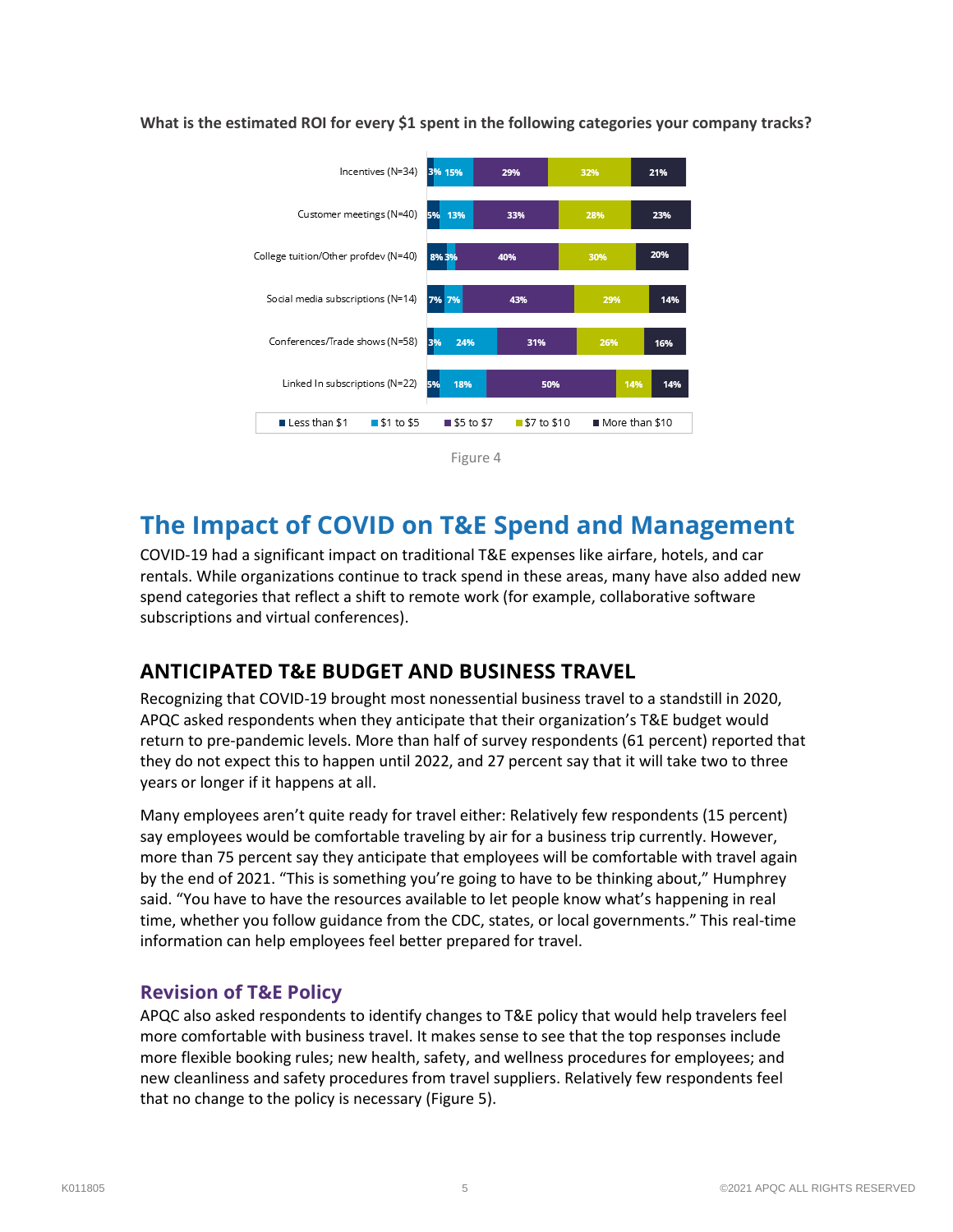#### **How does your organization need to revise its T&E policy to make your organization and travelers comfortable as a result of COVID-19?**



**CHANGES IN T&E SPEND OVER THE PAST YEAR** 

Given the impact of COVID on business travel, it makes sense to see that the biggest decreases in T&E spend included costs related to mileage, parking, and tolls; customer meetings; and live conferences and tradeshows. (Note: survey respondents were not presented with options for airfare or hotel because it was assumed that these types of expenses would have greatly decreased over the past year).

**How has your company's T&E spend changed over the past year as a result of COVID? (Percentage that reported "Decreased" or "Decreased Dramatically").**



Humphrey said that organizations should be thinking more deeply about their spend for customer meetings. While spending decreased in 2020 due to lockdowns and other restrictions, customer meetings also produced an ROI of five dollars or more for 82 percent of respondents.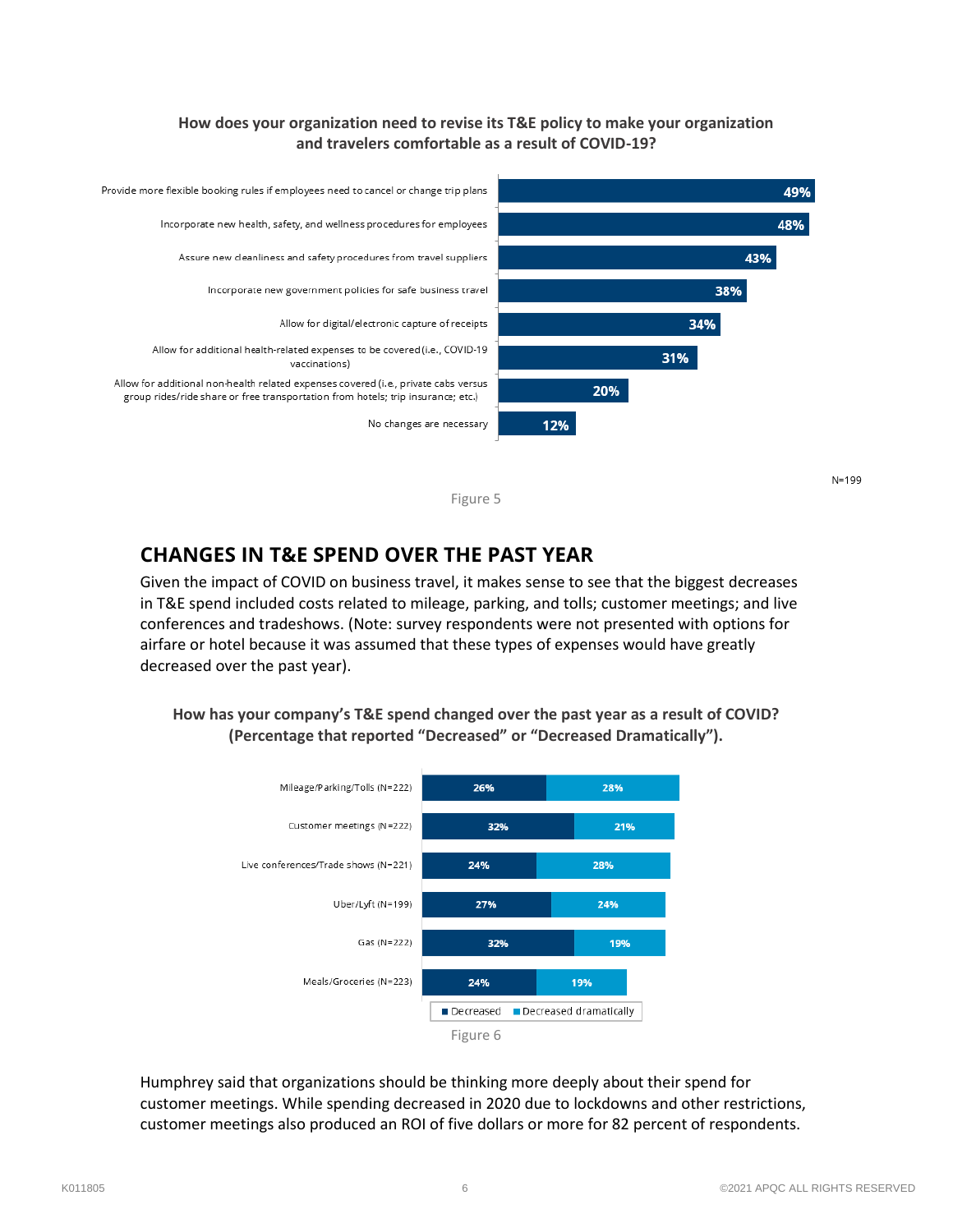"Spending on customer meetings went way down, but given the ROI it might make sense for many companies to spend even more than they did in a world before COVID took hold. That being said, there has to be a balance. If you're having a customer meeting, do you really need that meeting? Do you need to travel for it? How often to you need to meet to align expectations?" Questions like these can help organizations decide how best to balance spend with ROI.

While COVID-19 put the brakes on travel in many ways, organizations also saw T&E spend increase in some areas. Given the importance of virtual collaboration and remote work in 2020, it's not surprising that a majority of respondents reported increases in spending for collaborative software subscriptions (82 percent of respondents) as well as virtual events or webinars (81 percent). Spending on cell phones also increased for a majority of respondents (54 percent).

### **CATEGORIES OF T&E SPEND TRACKED**

About a third of respondents (32 percent) reported that they have been tracking new T&E expense categories as a result of COVID-19, such as expenses related to more employees working remotely (cell phones, office equipment, etc.), travel-related expenses such as change fees and first-class travel costs, as well as employee health- and safety-related expenses (testing, PPE, etc.). Despite the addition of these new categories, hotel, airfare, and car rental remain the most popular categories of T&E spend tracked by organizations (Figure 7).



**Which of the following categories of T&E spend does your company current track?**

#### **Establishing Category Maximums**

Ideally, organizations should leverage multiple techniques for establishing category maximums. The most popular technique identified by survey respondents is the annual budgeting process (55 percent of respondents), while another 43 percent set category maximums based on an analysis of historical spending trends. A higher percentage of large organizations leverage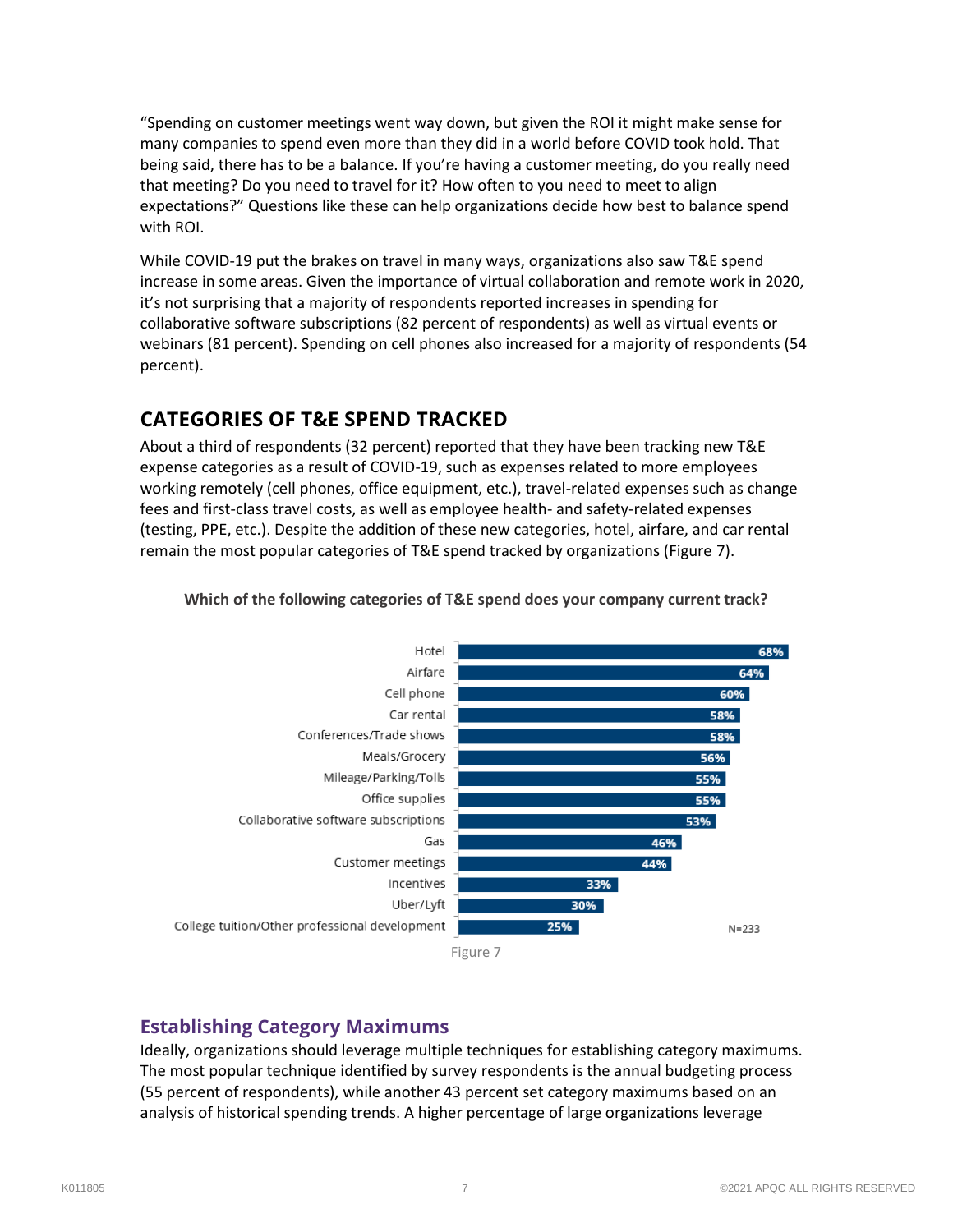historical spending analysis, benchmarking, and desk/market research to set category maximums relative to smaller organizations.

## **T&E Expense Management: The What and the How**

A majority of organizations represented in the survey (62 percent) spend 10 dollars or less to process expense reports, and 63 percent of organizations are able to reimburse their employees within two weeks. However, there is always room for improvement. Even modest reductions in cycle times or process costs can lead to significant savings given the typical volume of expense reports that many organizations process.

### **EXPENSE REIMBURSEMENT PROCESSING VOLUME**

APQC asked respondents to identify the volume of T&E expense reports processed in a 'normal' (i.e., non-pandemic) year. More than a third of respondents (36 percent) process between 1,000 and 10,000 expense reports per year, while about another third (31 percent) process between 10,001 and 25,000 expense reports per year. Relatively few respondents (10 percent) process more than 50,000 expense reports per year.

### **CYCLE TIME TO CREATE/SUBMIT**

Respondents are split on the estimated average cycle time it takes to create and submit an expense report that does not involve international travel. More than a third (37 percent) report cycle times between 10 and 15 minutes, while another third report cycle times of less than 10 minutes. The remaining 30 percent of respondents report cycle times greater than 15 minutes. Ensuring that employees understand T&E policy and providing mobile options for submission can both help decrease cycle times for this measure.

### **ESTIMATED COST TO PROCESS AN EXPENSE REPORT**

The total cost to process an expense report includes the cost of personnel, systems, outsourcing, overhead, and other costs allocated to the process. Two out of every five respondents estimate that the total process cost per expense report is somewhere between 10 and 15 dollars, while about 10 percent report spending more than 20 dollars per expense report (Figure 8). Many organizations are missing an opportunity to benchmark their performance on this key T&E measure: nearly half (44 percent) say they do not track the cost to process an expense report at all.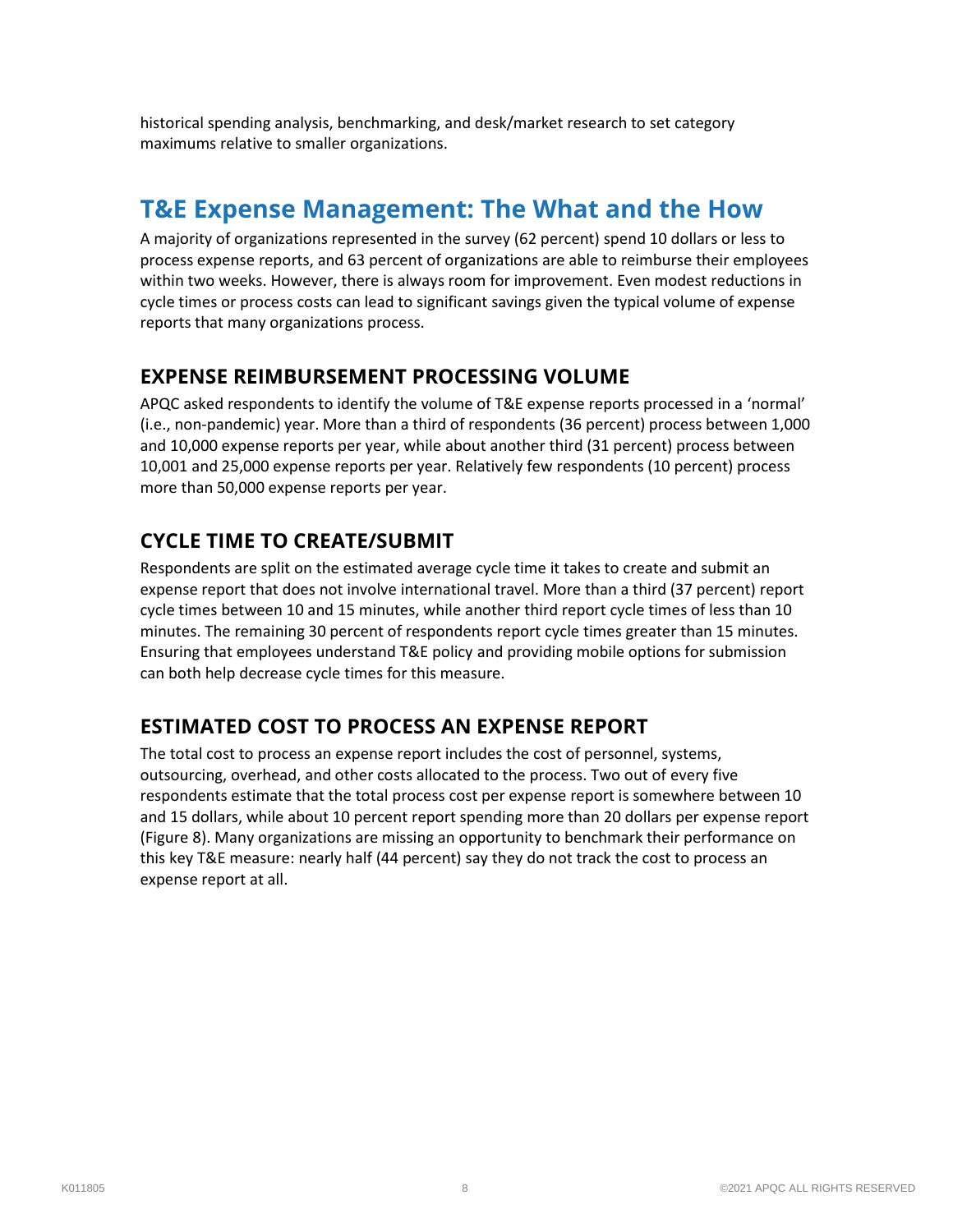#### **Estimated Cost to Process an Expense Report**





Organizations should think holistically about their costs for the process and endeavor to drive them lower. For example, Humphrey said one area where organizations should focus is the cycle time to create and submit reports. "If you have a sales team, look at how much time they're spending to put the reports together. How much time do they spend on the phone with their manager or with the person processing the report?" An organization that processes 10,000 expense reports per year could save more than 800 labor hours simply by reducing the time it takes to create a report by five minutes. "A lot of times the business case really makes itself," Humphrey said.

#### **CYCLE TIME TO REIMBURSE**

Forty percent of survey respondents indicate that employees are reimbursed within one to two weeks after submitting their expense report, while nearly a quarter report that they reimburse employees in less than one week (Figure 9).



**How long (in calendar days) does it typically take your organization to reimburse a traveler once he/she submits a report?**



Figure 9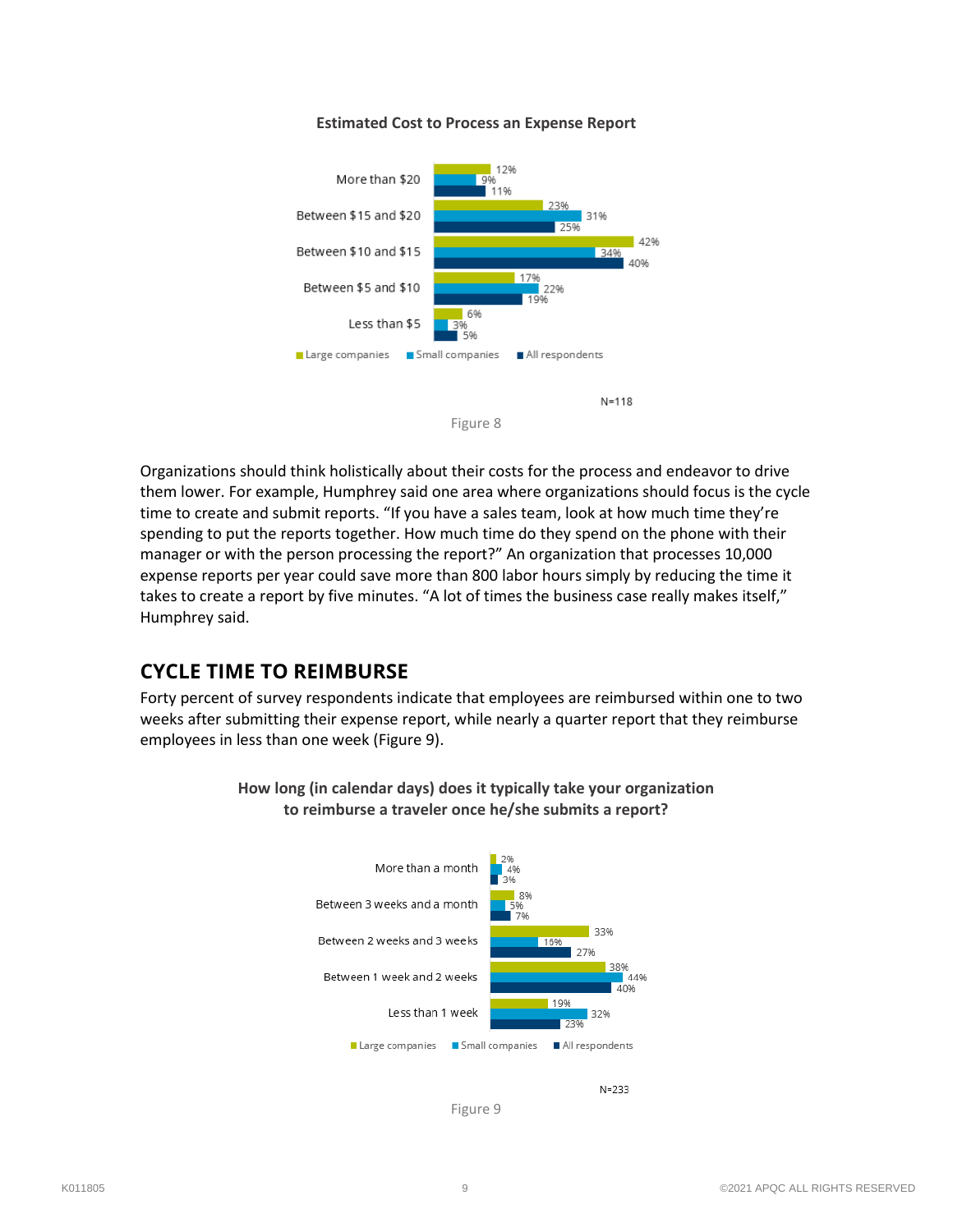#### **Reimbursement Methods**

More than half of respondents (56 percent) say that employees receive reimbursement via ACH or direct deposit. However, 27 percent are still using paper checks for reimbursement. Like any highly manual process or activity, paper check reimbursements often introduce additional costs, inefficiencies, and potentially longer cycle times into the process.

## **Controlling T&E Spend**

A formal T&E policy sets the foundation for effective expense management and control of T&E spend. Fortunately, a large majority of respondents (85 percent) say that they have a formal policy in place. However, many organizations have room to improve the methods through which they enforce T&E policy. For example, a majority of respondents (61 percent) report that an approver manually checks each expense for compliance with policy (Figure 10). Humphrey said this asks a lot of an organization's management: "You're asking every manager to approve each expense and understand the category limits in each category." Manual approval for each expense is much less efficient (and much more error prone) than using solutions that can automatically flag out-of-policy expenses (used by 58 percent of respondents).



#### **How does your organization enforce your T&E policy?**

#### **POLICY UNDERSTANDING AND REVIEW**

Most respondents (90 percent) agree that their employees understand the organization's T&E policy. However, almost half of respondents (46 percent) report that there is no formal policy review with employees. Instead, they rely on managers to conduct policy review with direct reports on an ad hoc basis. Failure to educate employees relative to T&E policy and the need for enforcement can lead to T&E-related fraud and inefficient spending. For example, fewer than half of respondents (46 percent) report that 76 to 100 percent of T&E spend is compliant with policy (Figure 11). T&E spend that is not compliant with policy may be sent back to the employee for additional approval, information, or documentation—which adds additional time and thus cost to the process.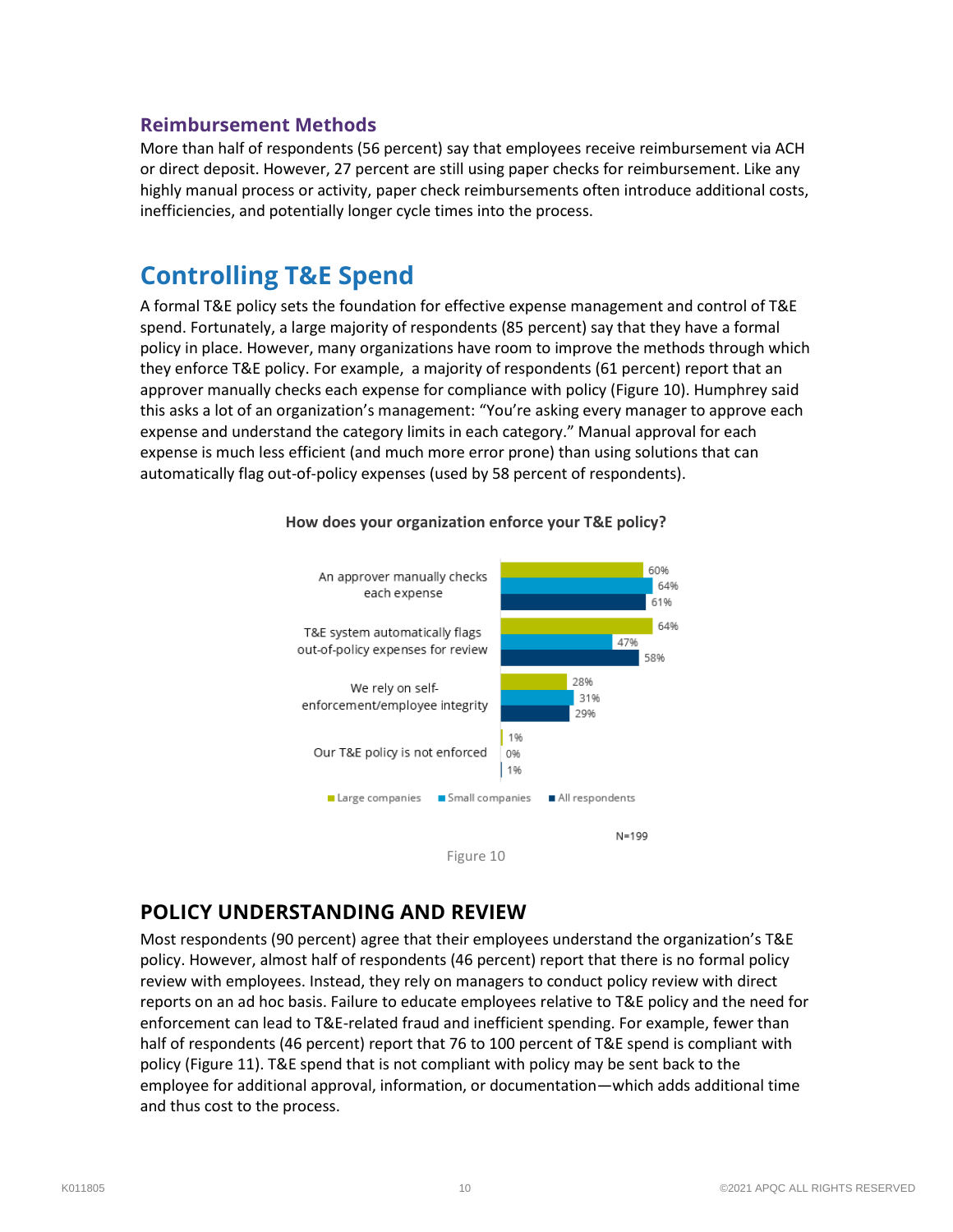

#### **What estimated percentage of your company's T&E spend complies with T&E policy?**

Humphrey said that a formal review with employees is one effective method for ensuring adherence to policy. "Employee education is a low-cost way to enforce T&E policy. People need to know that you're watching T&E expenses and know what the consequences are for noncompliance." Ideally, this review should happen annually or even more frequently in the midst of disruptive scenarios like a pandemic.

The challenges that organizations face in achieving 100 percent compliance also underscore the importance of regular T&E policy review. For example, "travelers do not understand the policy" is the third most common challenge for achieving full compliance with policy (15 percent of respondents). Respondents identified other challenges that can easily be mitigated with policy training or education. For example, 10 percent of respondents say a challenge to compliance is

#### **Elements of a Strong T&E Policy**

An effective T&E policy will be clear, detailed, enforceable, and reasonably easy for employees to follow. It should specify the requirements for reimbursement approval, auditing, fraud monitoring, risk management, disputes, and security and health risk monitoring for travelers. More specifically, the policy should detail:

» roles and accountability, including who authorizes reimbursements and enforces the policy,

- » spending thresholds requiring pre-approval,
- » how to book travel,
- » how to make purchases (e.g., a corporate card),
- » expense report specifications (e.g., values requiring a receipt), and
- » processes for exceptions and disputes.

The details of the policy should be easy for employees to access and understand and should be well-communicated through training to employees and their managers.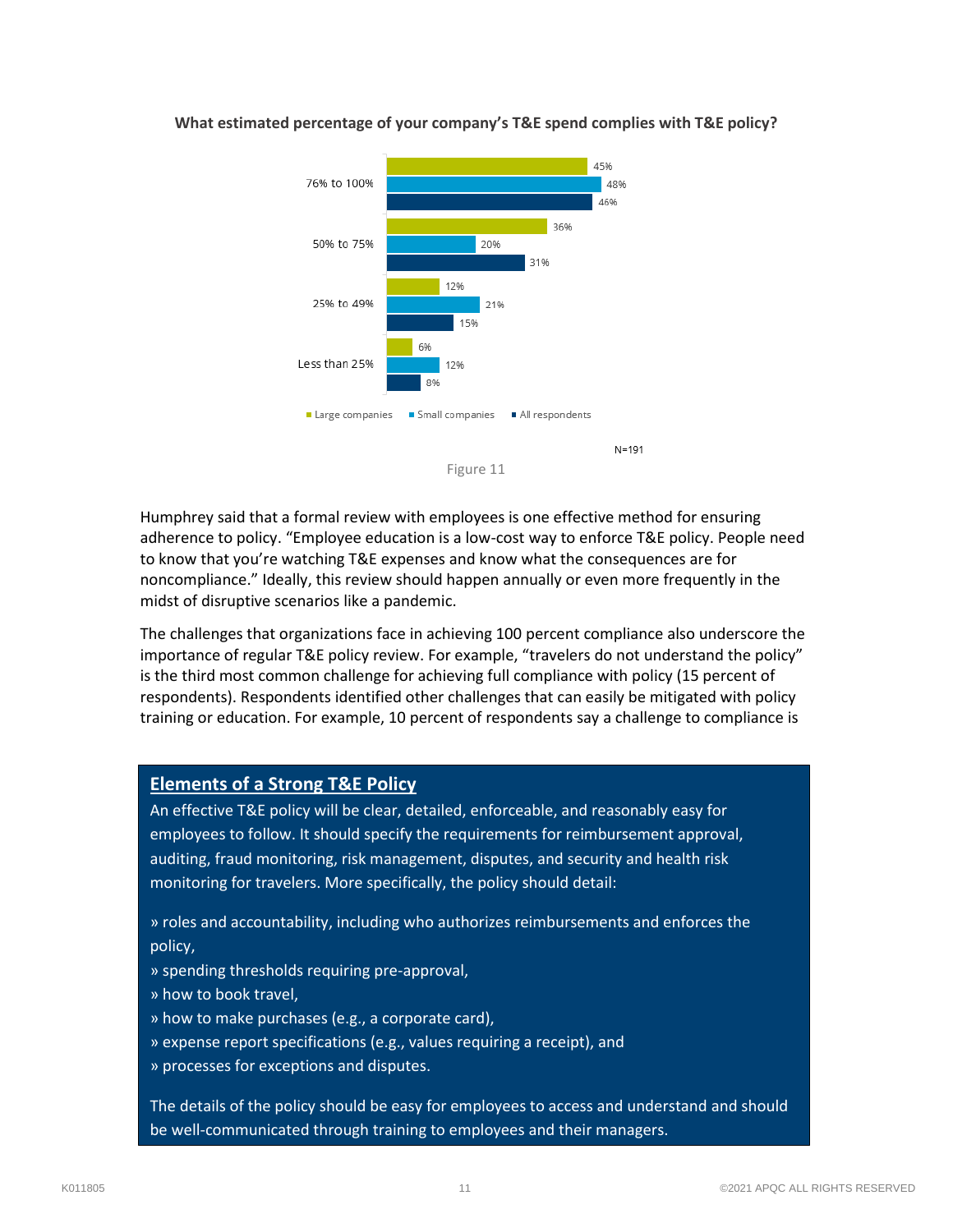the fact that travelers do not know a T&E policy even exists (10 percent of respondents), while eight percent say that approvers do not understand the policy.

### **MANAGING T&E AND AP IN SILOS**

More than half of survey respondents (55 percent) report that their organizations manage T&E and accounts payable (AP) in separate silos. In order for organizations to get better control of overall business spend, Humphrey said that organizations should consider an overall spend management approach and analytics for both areas together. "Think of T&E as internal accounts payable and AP as external accounts payable. They're not exactly the same, but there are natural synergies there. How are we leveraging technology? How are we enforcing policies? How are we setting categories and category limits? Organizations can and should harmonize best practices across both of these areas."

APQC found that integration between T&E and AP can drive better cycle times for key T&E measures. For example, APQC found that survey respondents with a higher level of integration between AP and T&E were significantly more likely to report lower costs to process an expense report as well as faster cycle times for reimbursing travelers relative to organizations that manage these areas in silos.

APQC also found a statistically significant relationship between the level of integration and the estimated percentage of spend that complies with T&E policy (Figure 12). Organizations with at least some level of integration between AP and T&E were much more likely to report that their level of compliance is greater than 75 percent, while those that manage both areas in silos were much more likely to report less than 75 percent compliance with T&E policy.



#### **Relationship between level of integration between AP and T&E and estimated percentage of T&E spend that complies with the T&E policy**

Figure 12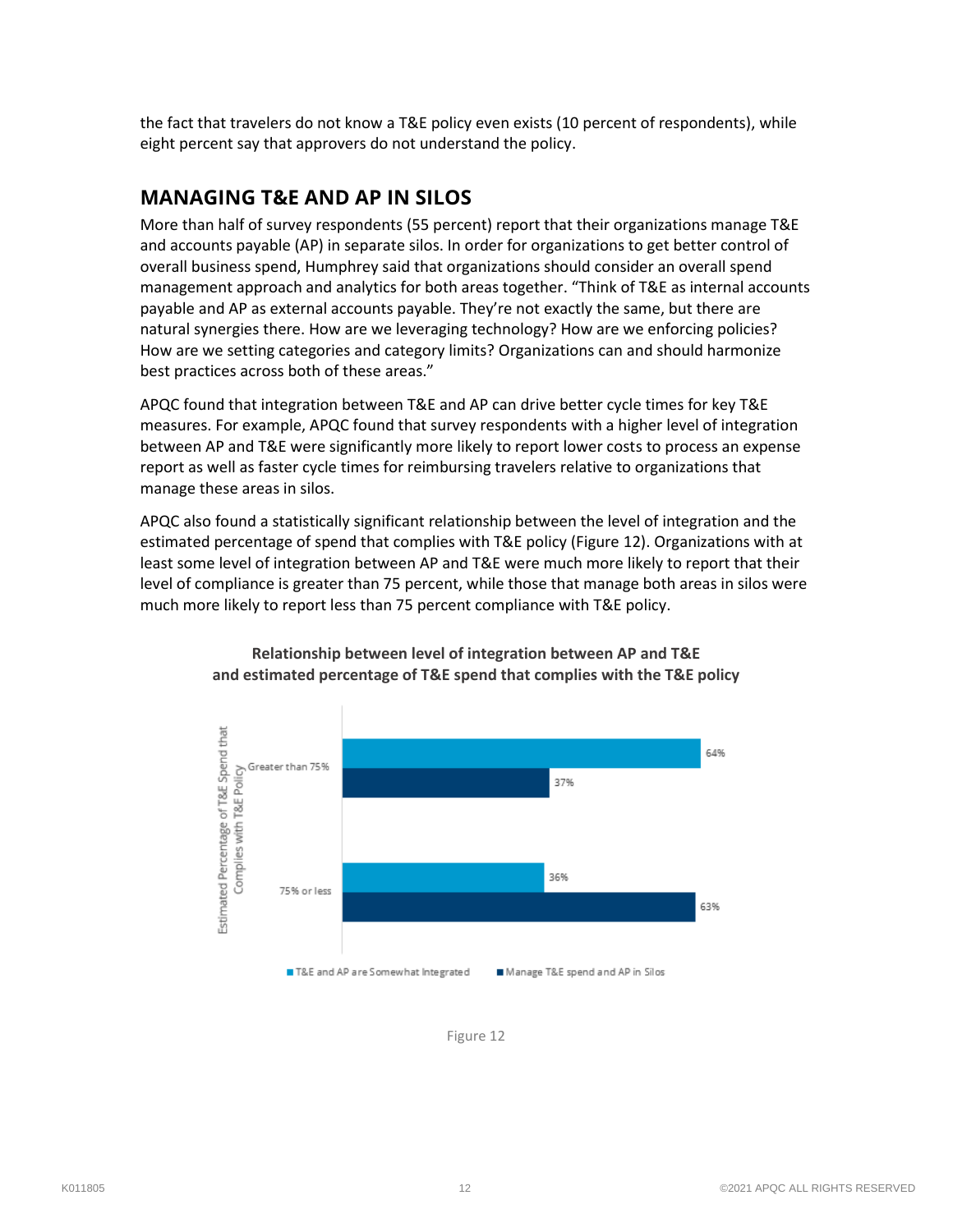## **T&E Technology and Leading Practices**

This section reviews the most common T&E technologies and the benefits of using a dedicated T&E solution for managing the process. While less than 20 percent of organizations leverage a dedicated system for T&E, these systems can help directly embed leading practices into the T&E process.

### **T&E TECHNOLOGY**

About a third of respondents (31 percent) report that they leverage their ERP to manage T&E, while 19 percent leverage a dedicated T&E expense management solution (Figure 13). Smaller organizations are much more likely than large organizations to use manual spreadsheets to manage T&E, which can increase the risk of errors and add time to the process.



**What primary system does your company currently leverage to manage T&E?**

Figure 13

#### **Benefits of a Dedicated T&E System**

Organizations that invest in a dedicated system for T&E tend to realize a positive ROI within a year or less, with only 27 percent of respondents reporting that it took longer. Organizations see benefits that include simplified expense reporting, improved approval processes, better compliance, and more timely reports from employees (Figure 14). In some cases (for example, providing a system that better serves mobile/global travelers), the actual benefits realized were even greater than expected.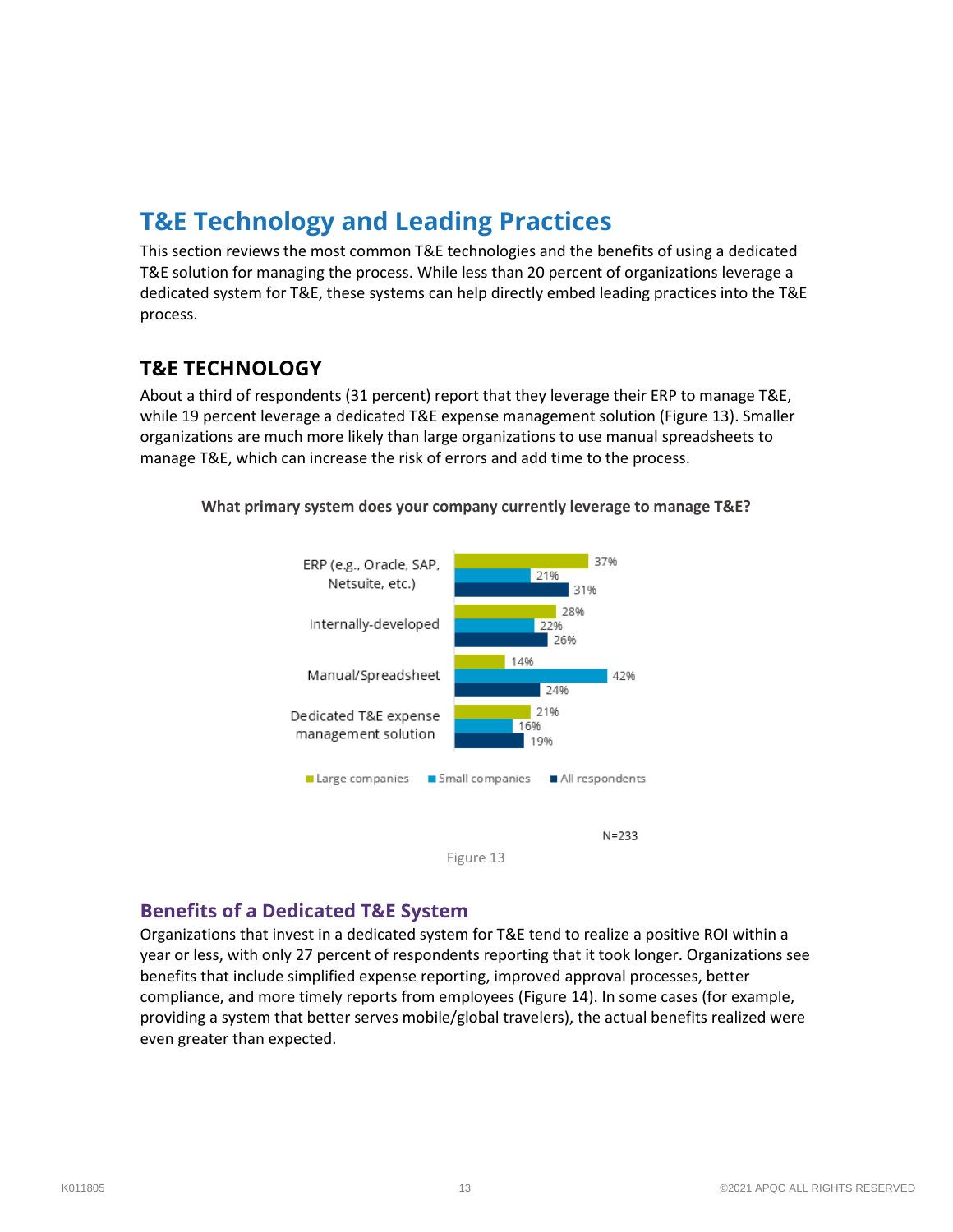**What are the top three reasons your organization chose to invest in a dedicated T&E expense management solution? What are the top three benefits your organization realized after investing in a dedicated T&E expense management solution?**



APQC also found that organizations using a dedicated T&E solution are more likely to have higher compliance with T&E policy. For example, 60 percent of respondents that leverage a dedicated system have greater than 75 percent compliance with T&E policy, while only 46 percent of organizations that use manual spreadsheets have achieved this level of compliance.

### **T&E LEADING PRACTICES**

Broadly speaking, organizations are doing a good job implementing many leading practices associated with T&E (Figure 15). Giving travelers the ability to enter expenses on their phone while travelling helps to make reports easier to submit, while the use of analytics can help reduce fraud and identify improvement opportunities. Organizations have the most room to improve when it comes to the use of machine learning and AI for T&E. These technologies can help identify fraud, enhance decision making, and reduce the amount of manual work involved with the T&E process. Humphrey said that leading T&E expense management solutions have these leading practices embedded already, which is another great reason for adopting a dedicated T&E system.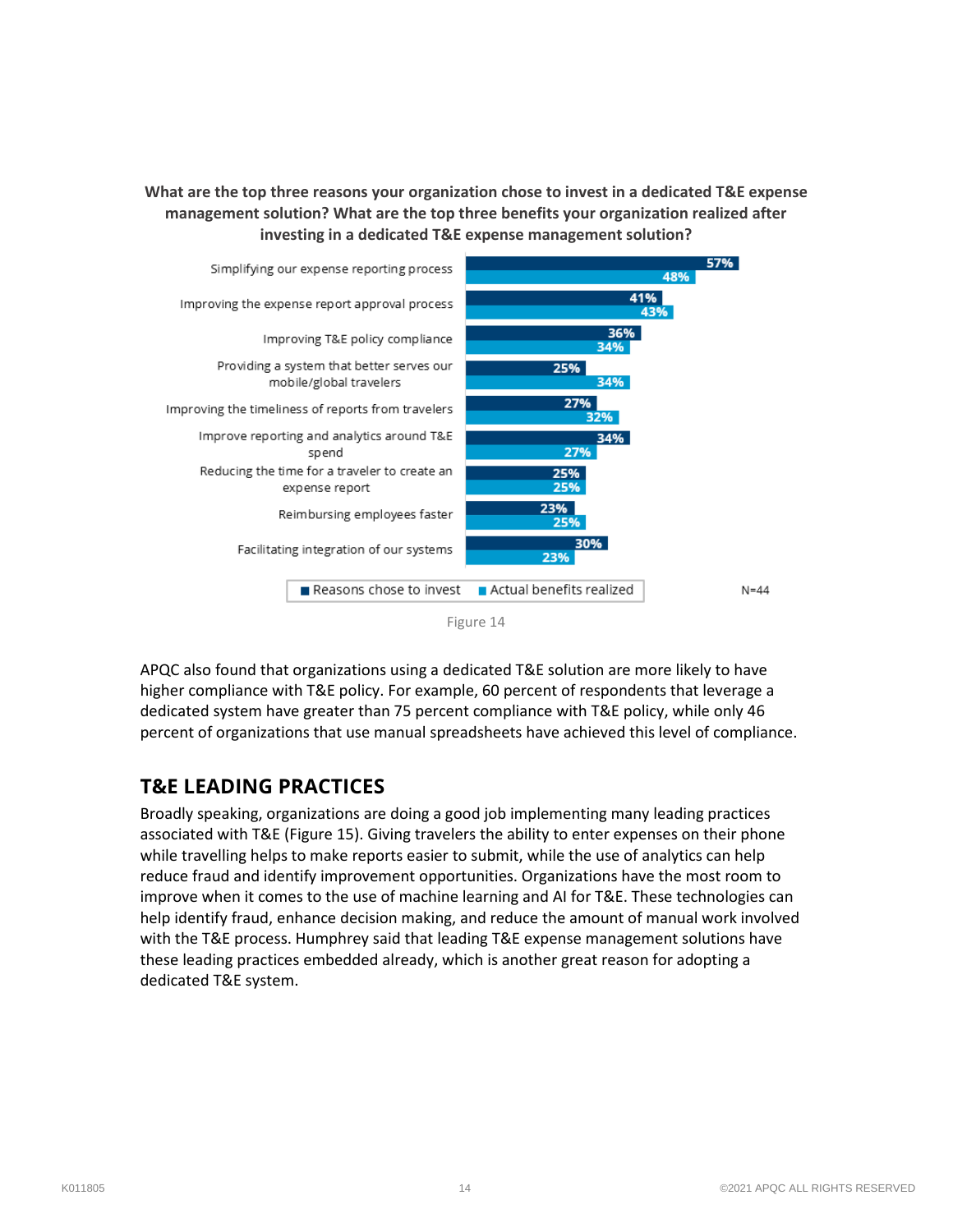





#### **Driving T&E Success with Technology at Arthur J. Gallagher & Co.**

Insurance organization [Arthur J. Gallagher & Co.](https://www.apqc.org/resource-library/resource-listing/automating-and-improving-te-arthur-j-gallagher-co) uses four core solutions for its T&E process:

- 1. **A travel booking solution** with mobile capabilities. The company's T&E policy is embedded into the booking solution, so employees get instantaneous feedback if their requests are outside policy.
- 2. **A payment solution** that automatically feeds expenses into the organization's expense tool to facilitate faster expense reporting.
- 3. **An expense tool** with built in caps on certain types of expenses to ensure compliance with policy.
- 4. **An expense auditing solution** with embedded automation and AI that proactively stops payments for transactions that fall outside of policy.

These tools not only support full compliance with T&E policy, but also provide Gallagher with deeper insights that help the organization make better decisions about its T&E spend .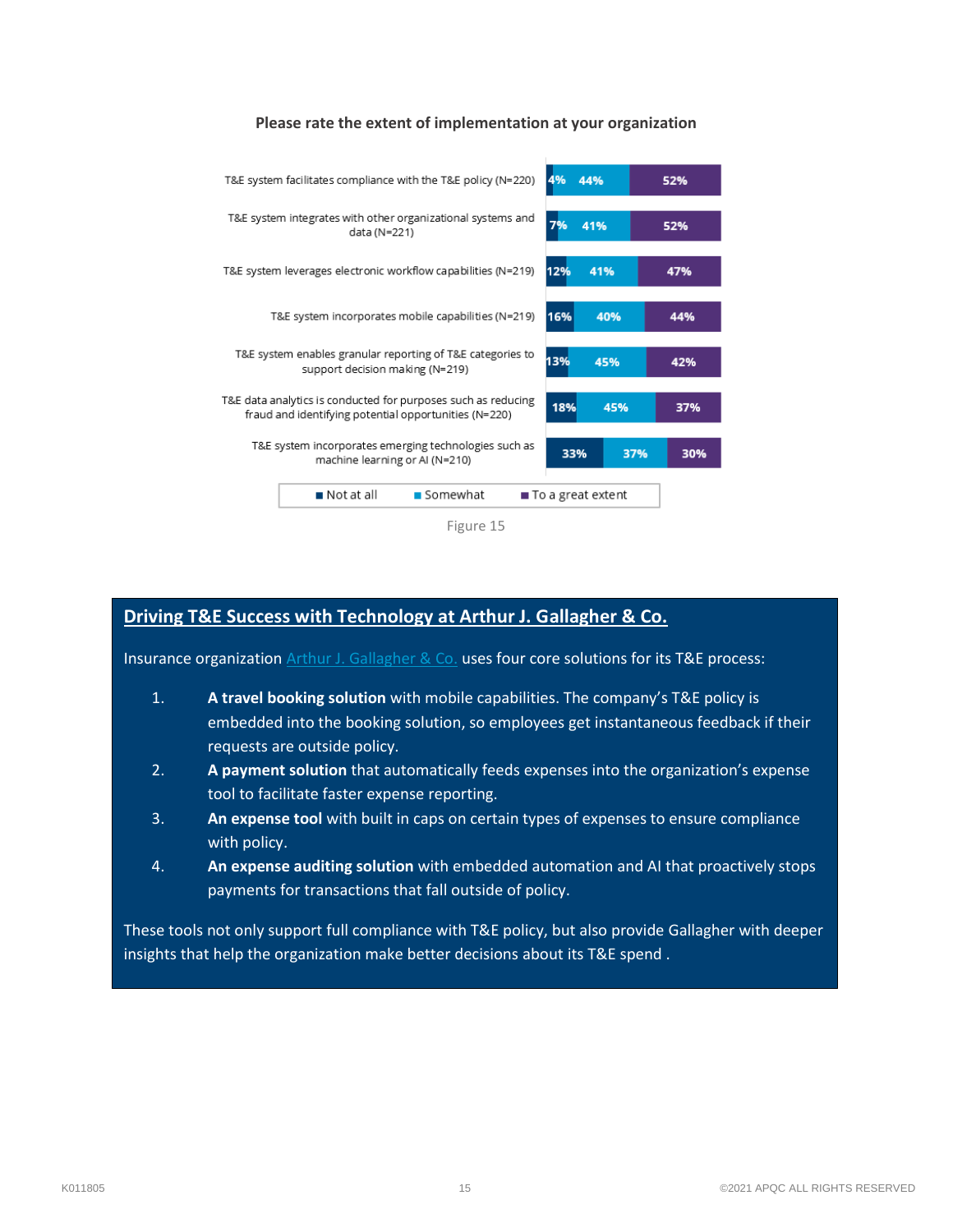## **Conclusion and Key Takeaways**

Business travel took a big hit in 2020, but this does not mean that organizations stopped spending on T&E. Instead, the shift to remote work meant that many organizations added new categories like collaborative software and professional development activities. T&E spend drives a positive ROI in these areas as well as in more traditional T&E spend categories like customer meetings.

To realize the benefits of T&E expense management done right, organizations must first know where they stand and equip themselves with the right resources. Even amid a constantly shifting business environment, the foundations of effective T&E expense management remain the same—benchmarking, process management, and dedicated technology continue to provide effective approaches for arriving at deeper insight into T&E spend. Organizations that leverage these approaches and embed leading practices into the process see greater compliance with T&E policy. More fundamentally, these organizations see lower cycle times and lower costs for the process itself, which frees up time and other resources for more value-added T&E investments.

### **KEY TAKEAWAYS**

- $\gg$  Survey respondents report the highest ROI from their T&E spend on incentives, followed by customer meetings, college tuition, and employee professional development programs.
- » More than half of respondents reported they will not return to their pre-pandemic T&E spend levels until next year, if ever.
- $\gg$  More than three-quarters of respondents believe that their business travelers will be comfortable with air travel by the end of this year.
- » During the pandemic, more than 80 percent of respondents reported increasing investment in collaborative software subscriptions as well as virtual events or webinars.
- » Almost half of respondents have incorporated new health and wellness procedures as well as more flexible bookings into their T&E policies as a result of the pandemic, and more than two out of five have included assurance of new cleanliness and safety procedures from travel suppliers.
- $\gg$  Companies saved a substantial amount of money over the past year in T&E spend, most notably for customer meetings, transportation-related expenses, conferences and trade shows, and meals and grocery.
- » Many organizations are missing an opportunity to identify improvement opportunities for T&E. For example, 44 percent of respondents indicate that they do not track the cost to process an expense report.